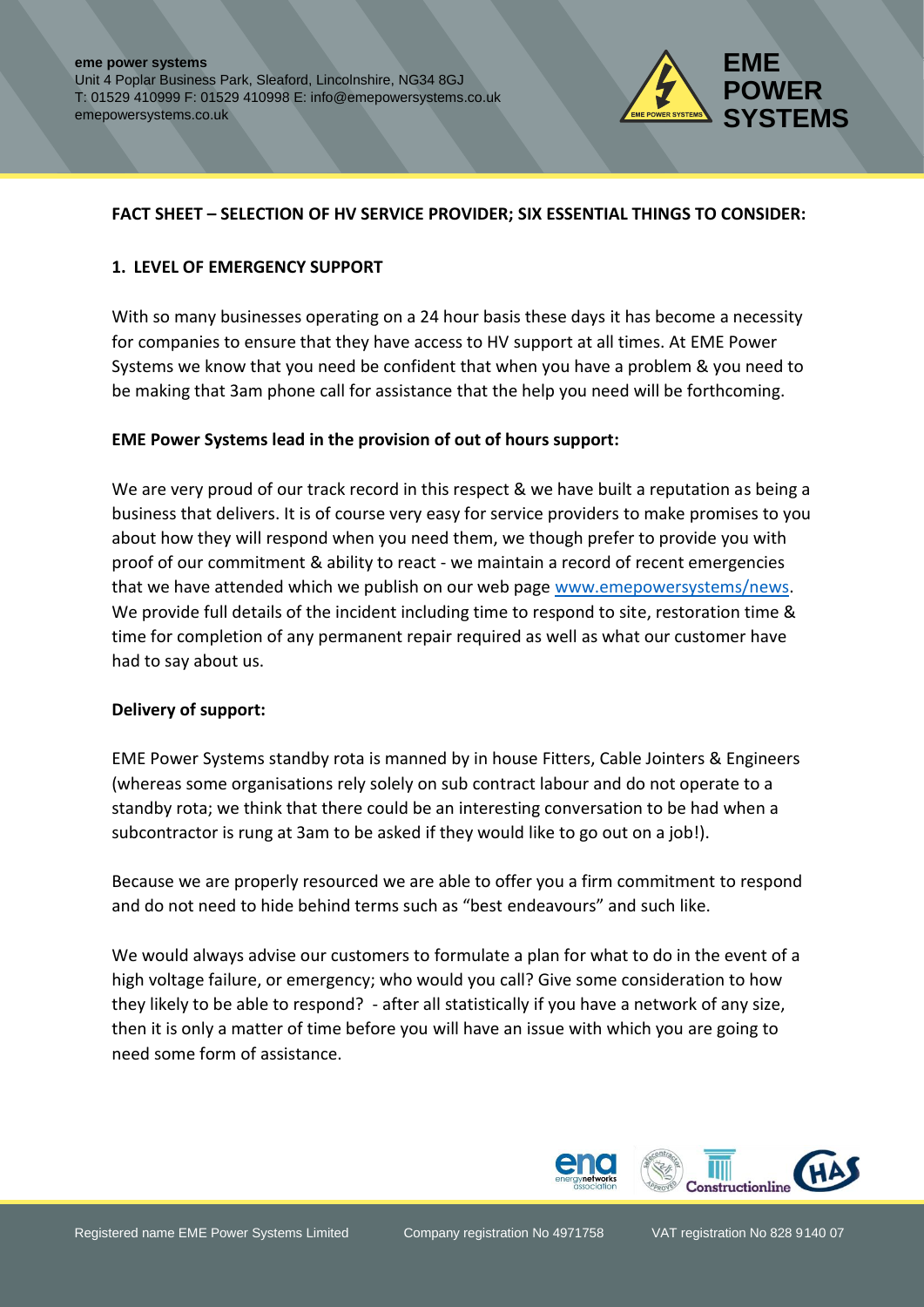# **2. ENERGY NETWORK ASSOCIATION (ENA) MEMBERSHIP**

The ENA is the organisation that is responsible for the collation, maintenance & updating of the NEDeRS database of switchgear dangerous incidents (DINS) and operational restrictions (SOPs). Up to date information on the status of equipment & whether it is safe to operate is very obviously a fundamental requirement for operational engineers who work on, or around HV equipment. The information managed by the ENA is dynamic and constantly changing; without accurate up to date knowledge of whether an item of equipment is safe to be operated (or even to be in the vicinity of) then the person carrying out that work is at serious risk of injury or death.

## **EME Power Systems & the ENA:**

As a member of the ENA all of our operational staff receive instant notification by email of newly reported issues as soon as they are reported as well as immediate updates relating to any on-going situations.

## **Our advice is to be wary of:**

As you can perhaps envisage, there are many "bootleg" NEDeRS lists in circulation, which of course will not be current or controlled and therefore inaccurate. We would counsel you to check a potential service provider's web page for the easily recognisable logo to prove membership & to be very cautious indeed of any organisation that is not a full member of the ENA, particularly if they claiming to "have access" to NEDeRs information.

# **3. HV AUTHORISATION**

Most technical people within our industry will have initially been trained and authorised by a distribution network operator (DNO) such as Western Power Distribution. A bone fide HV service provider should operate a training & authorisation system similar to that of a DNO's; this is known as "competency based assessment" (CBA). The person carrying out the assessment should be a qualified "Assessing Engineer" (usually independent of the contractor) the Assessing Engineer's role is to review training records & any previous authorisations of the person being assessed & then carry out a thorough interview. Only if the person being assessed has satisfied the Assessing Engineer that they are competent will a recommendation to issue an "Authorisation Certificate" be made.

## **EME Power Systems authorisation system:**

We operate a CBA system of training and authorisations & all of our staff are in possession of a certificate of authorisation appropriate to their competency. Because almost all of our staff are DNO trained we also hold historical certification.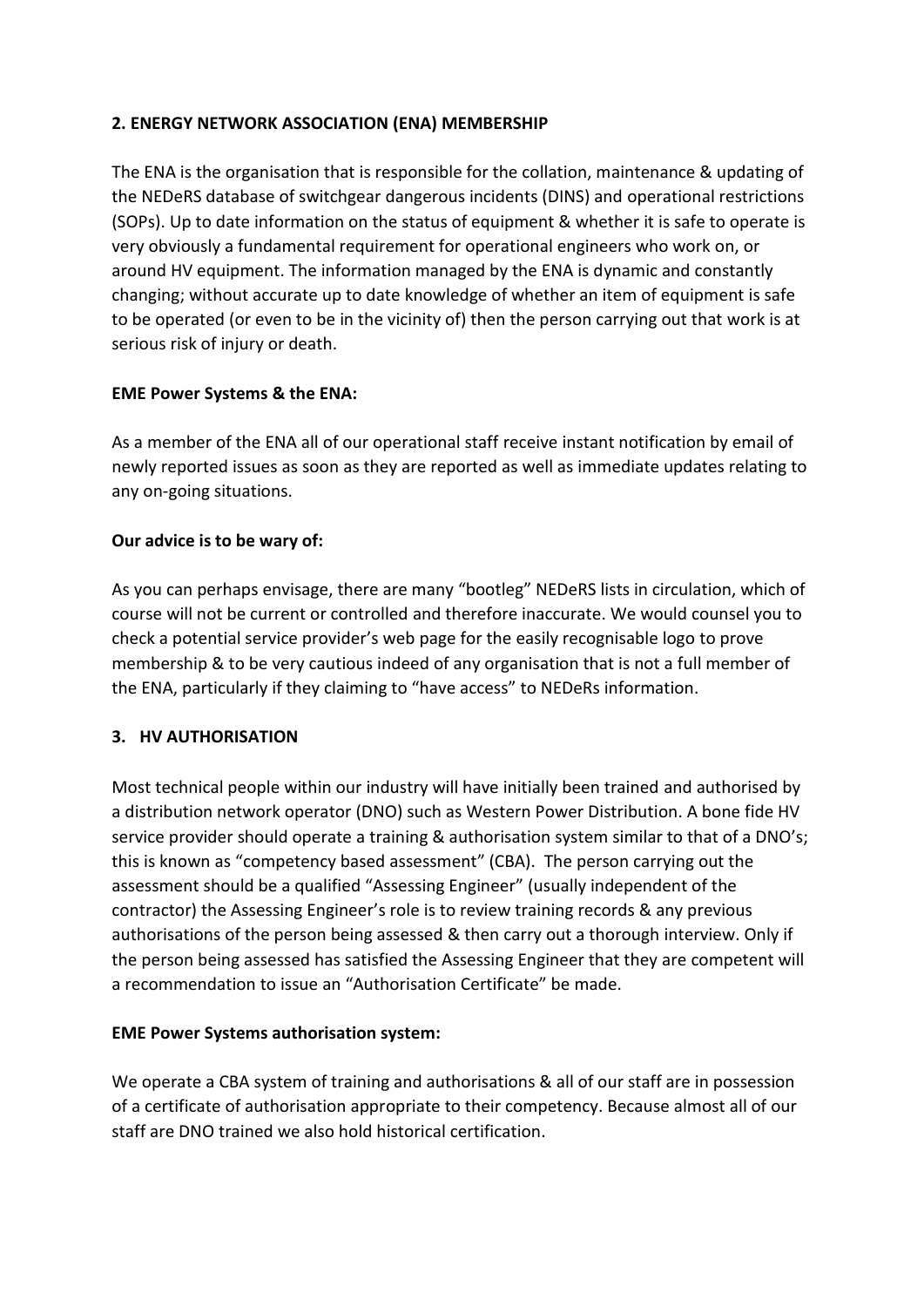All of our staff have also been independently assessed and authorised in accordance with the requirements of the Lloyds of London National Electricity Registration Scheme (NERs) & are issued with safety passports which are available for you to inspect at any time that our operatives are on your site.

## **Our advice is to be wary of:**

Any organisation that cannot demonstrate that they operate any such system, do not employ their own in house technical staff, or who are only able to claim to "have access to HV authorised engineers" in response to such questions.

# **4. SPECIALIST EQUIPMENT & MATERIAL STOCK LEVELS**

OK, so it's all very well having the people with the right skills and access to the NEDeRS database arriving on site in the middle of the night, but they also need to be able to draw down on all the tools, plant, specialist test equipment and materials that they are going to need.

## **EME Power Systems equipment & stock levels:**

We own all of our own specialist test equipment including a purpose made HV test trailer comprising ICE machines, Biccotest HV fault locator as well as a full range of LV cable fault locating equipment.

We hold large stocks of modern HV cable types, joints & terminations as well as a range of older type cable, joints and accessories; our stock levels include a large consignment stock for the full range of "Triplex" terminations and joints.

We also have supply agreements with generator hire companies to provide generation to site if that's what's needed.

## **Our advice is to be wary of:**

A service provider not properly stocked or equipped; or indeed any organisation that does not have the space or facility to house the plant, test equipment or material stock levels that are needed to properly support you.

## **5. OPERATIONAL FACILITIES**

We believe that without a professional base from which to operate from it will not be possible to provide a professional level of service.